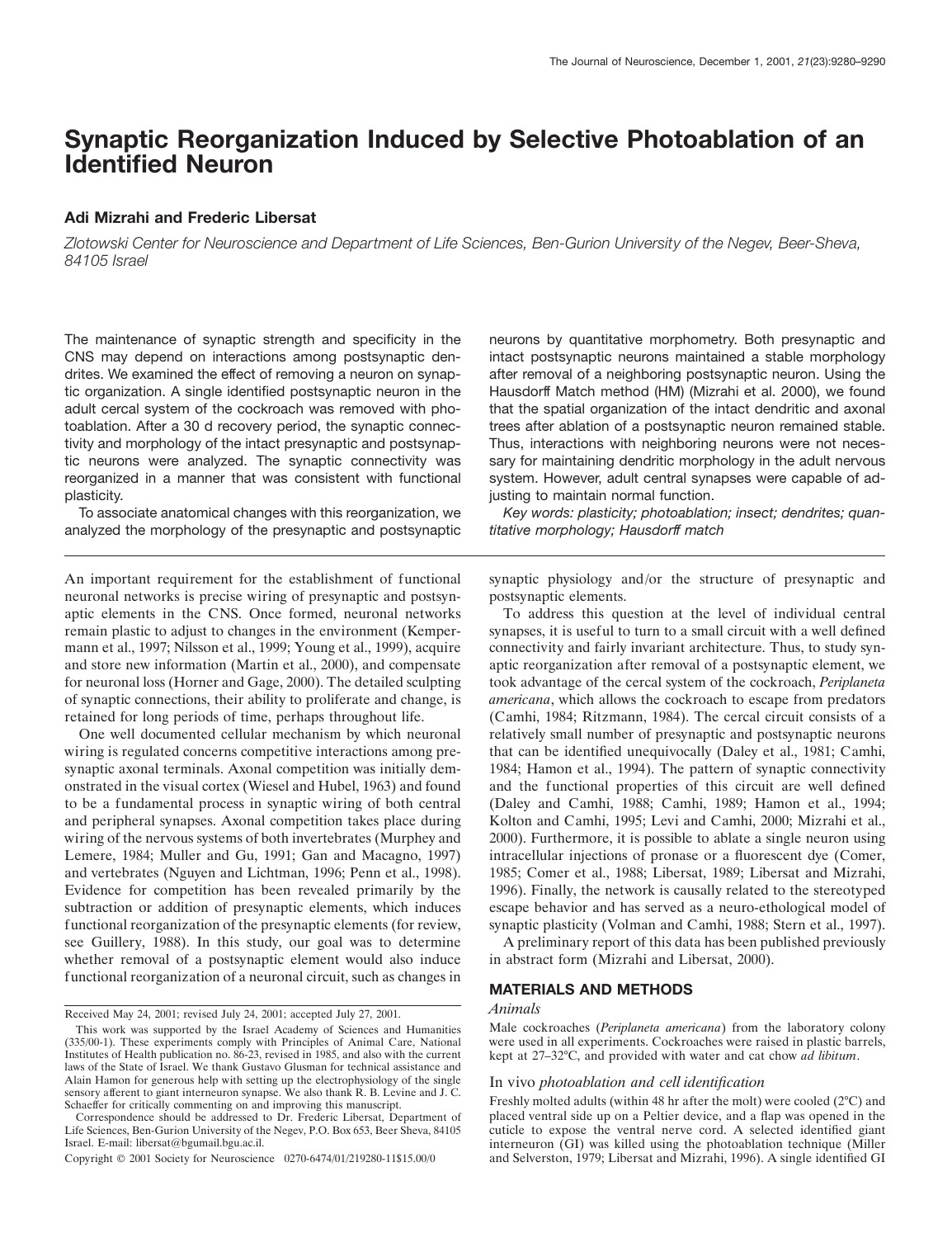was impaled in the axon between the A5 and A6 connectives and injected with  $6\%$  carboxyfluorescein for 10–15 min using  $-10nA$  DC. The GI was ablated *in vivo* using an Argon ion laser (480 nm) aimed at the last abdominal ganglion, which houses the cell body and dendritic tree of the GI. The laser spot was roughly 50  $\mu$ m in diameter and aimed at the cell body of the injected GI. To calibrate the cell photoablation procedure, the death of the GI was verified in two ways in a first series of 10 experiments. First, in all 10 experiments cell death was accompanied by a long-lasting burst of action potentials and a subsequent loss of the membrane potential within 20–40 sec after illumination. In all subsequent experiments, injected GIs were illuminated for at least 3 min without recording the GI membrane potential. Second, at the end of each of the 10 experiments, the nerve cord was sectioned and the axonal profile of the missing GI was identified. After photoablation, a few crystals of penicillin and streptomycin were added to the hemolymph, and the cuticle was carefully sealed with histoacryl (Braun). Approximately 90% of the animals survived the surgery. Animals were allowed to recover for 25–30 d. Then, they were opened, and the nerve cord was dissected out and placed in a recording chamber for either *in vitro* electrophysiological recording or staining, or both, as described below.

If not stated otherwise, "controls" always refers to freshly molted adult cockroaches that were sham operated and allowed to recover for 25–30 d.

#### In vitro *electrophysiology*

After GI ablation and recovery period, animals were anesthetized, and a portion of the nerve cord, which includes the cercal system, was removed for *in vitro* recordings. The preparation, which included the cerci and the abdominal portion of the nerve cord from A6 to A1, was dissected out and pinned on a Sylgard-coated dish (Dow Corning). The last abdominal ganglion was desheathed to access GI somata. Preparations were superfused continuously with saline composed of (in mM/l): 214 NaCl, 3.1 KCl, 9 CaCl<sub>2</sub>, 50 sucrose, 10 TES, pH 7.2, at room temperature. The contralateral cercal nerve was crushed to avoid input to the GIs originating from the contralateral cercus. The cercus was kept dry by isolating it from the nerves and ganglia in a well of Vaseline. To prevent hypoxia, oxygen was blown directly onto the cercus as described in Hamon et al. (1988). A single sensory neuron (from column h on segments 3, 4, or 5) was recorded by placing a broken microelectrode on the cut hair shaft. The electrode was connected to a piezzo-electric device to generate fine mechanical movements of the hair. The intensity and duration of the stimulation were set to induce a single action potential recorded with extracellular electrodes placed on the cercal nerve. A single GI was recorded in the soma using a glass microelectrode filled with 1 M KCl (tip resistance  $20-40 \text{ M}\Omega$ ). Synaptic strength was evaluated by the maximum amplitude of the unitary EPSP, which was calculated from at least 10 trials from each hair. All electrophysiological data were recorded and analyzed off-line using a custom-made data analysis program.

#### *Staining and reconstruction of sensory neurons*

The preparation, which included the cerci and the abdominal portion of the nerve cord from A6 to A1, was dissected out and pinned on a Sylgard dish. The cerci were isolated with Vaseline and kept dry while the nerve cord was rinsed thoroughly with saline. A single hair from column h on segment 4  $(h_4)$  was pulled out of its socket with a broken microelectrode, and a small Vaseline well was built around the socket. The sensory neuron was stained by adding a drop of 5% dextran-biotin into the well. The tissue was incubated for 48 hr at 4°C to allow the dye to diffuse throughout the axon. Then, the ganglion was desheathed, fixed in 4% paraformaldehyde for 3 hr, and incubated overnight with tritonated Millonig's buffer (MB) containing 5% normal goat serum and 2  $\mu$ g/ml avidin-Cy3. The tissue was dehydrated, cleared in methylsalicylate, and mounted onto a microscopic slide with Permount (Fisher Scientific, Houston, TX). This staining procedure was successful in  $\sim$ 25% of the preparations.

The axon terminals of the  $h_4$  afferent were scanned with a laser scanning confocal microscope (Zeiss LSM510) with a  $40\times$  oil objective (Zeiss Plan Neofluor;  $NA = 1.31$ ). To cover the entire axonal terminal (which spans roughly 500  $\mu$ m in the *y*-axis), two to three different fields in the *x*- and *y*-axis were scanned to generate separate image stacks. Scans were made at 1024 pixel resolution without averaging and taken in 1  $\mu$ m steps (with 0.1  $\mu$ m overlap in the *z*-axis between images). Image stacks were converted into TIFF format, and the afferents were reconstructed with Neurolucida confocal software (Microbrightfield Ltd.).

## *Staining and three-dimensional reconstruction of GIs*

GI staining and three-dimensional (3D) reconstruction have been described in detail in Mizrahi et al. (2000). Briefly, GIs were impaled either in the axon (between the A5 and A6 connectives) or in the soma with a glass microelectrode (tip resistance 20–40 M $\Omega$ ) and filled with 2% neurobiotin in 1 M KCl for 30–60 min, followed by a diffusion period of 1 hr. The abdominal nerve cord was fixed in 2.5% gluteraldehyde in MB, pH 7.4, dehydrated, transferred to propylenoxide, and then rehydrated into MB. The ganglion was then incubated in collagenase/dispase (1 mg/ml) in MB at 37°C for 1 hr and incubated overnight in avidinconjugated horseradish peroxidase (HRP) (Vectastatin elite ABC kit) diluted in tritonated MB. Subsequently, the tissue was processed with DAB and mounted with Permount. Each neuron was visualized through a BH-2 Olympus microscope with an immersion oil lens  $(100 \times; NA 0.8;$ working distance 0.66 mm). Neurons were reconstructed in 3D using Neurolucida (Microbrightfield Ltd.). Only neurons filled to the tip of the finest distal dendrites were reconstructed. We also reconstructed the fiducials of the ganglion that houses the GIs for GI alignment as described below.

Axonal back-fills were performed by dissecting out part of the abdominal nerve cord (from ganglion A6 to A3). A single connective (between A5 and A6) was cut with sharp scissors and bathed in 0.2% neurobiotin for 48 hr at 4°C. Ganglia were then processed in the same way as for single GI staining.

#### *Alignment and scaling*

The alignment of the GIs was performed in three steps using the Neurolucida software: (1) GI rotation, (2) GI alignment, and (3) GI–GI alignment.

*Step 1 (GI rotation)*. All the GIs were rotated according to a method described in Jacobs and Nevin (1991). Briefly, the fiducials of each ganglion containing a stained neuron were reconstructed at a low magnification  $(20\times)$ . Because the ganglion has an elliptic shape, we were able to calculate the three axes from these fiducials (left–right, *x*-axis; anterior–posterior, *y*-axis; ventral–dorsal, *z*-axis). Each reconstruction was rotated independently on the basis of these three axes into a straight (parallel) axial set.

*Step 2 (GI alignment)*. Each GI shows a common morphological feature, which is the junction between the link segment, the axon, and the main dendritic tree. We refer to this feature as the "alignment node" (AN). All GIs were aligned at their AN (Mizrahi et al., 2000).

*Step 3 (GI*–*GI alignment)*. GIs were aligned separately in the 3D ganglionic space. The distance between the alignment nodes of  $GI<sub>1</sub>$  and GI<sub>2</sub> was calculated from axonal back-fills of the GIs within the same ganglion. In back-filled ganglia we could locate ANs of all the GIs. We determined the AN of  $\widetilde{GI_1}$  as the reference point and calculated the vector from AN of GI<sub>1</sub> to the AN of GI<sub>2</sub> ( $n = 7$  back-filled ganglia). Seven such vectors (distance and direction) between the AN of  $GI<sub>1</sub>$  to the AN of GI<sub>2</sub> were calculated from each backfill. The seven vectors were averaged, and this average vector was used as the template for GI–GI alignment. All  $GI_1s$  were aligned to the coordinates 0,0,0. The  $GI_2s$  were aligned to the distance and direction of the average vector.

Sensory neurons were aligned in a similar way as the GIs with the following differences. In step 2, an identified morphological point on the primary axon was used instead of the AN of the GIs. In step 3 we used double-staining preparations of a single sensory axon (using dextran biotin-Cy5) and back-filled GIs (using dextran–tetramethylrhodamine)  $(n = 3$  ganglia).

The size of ganglia varies 10–20% between different animals. Because we did not find any correlation between any given morphometric parameter and ganglion size, we did not rescale the neurons.

#### *Morphometric analysis*

GIs and sensory neurons were examined quantitatively by using classical morphometric parameters such as number of branch points, total length, total surface area, total volume, and fractal dimension (box-counting method). These measures were calculated by the Neuroexplorer software (Microbrightfield Ltd.). Topological comparisons were performed by calculating the "tree asymmetry" for branched trees (Van Pelt et al., 1992). The topological structure of a tree is characterized by the number of its segments and the branching pattern of the segments. Some neurons such as the GIs that reach as many as 25–30 branch orders have many possible tree types. To evaluate changes in tree topology we used the measure of tree asymmetry (Van Pelt et al., 1992). Tree asymmetry is the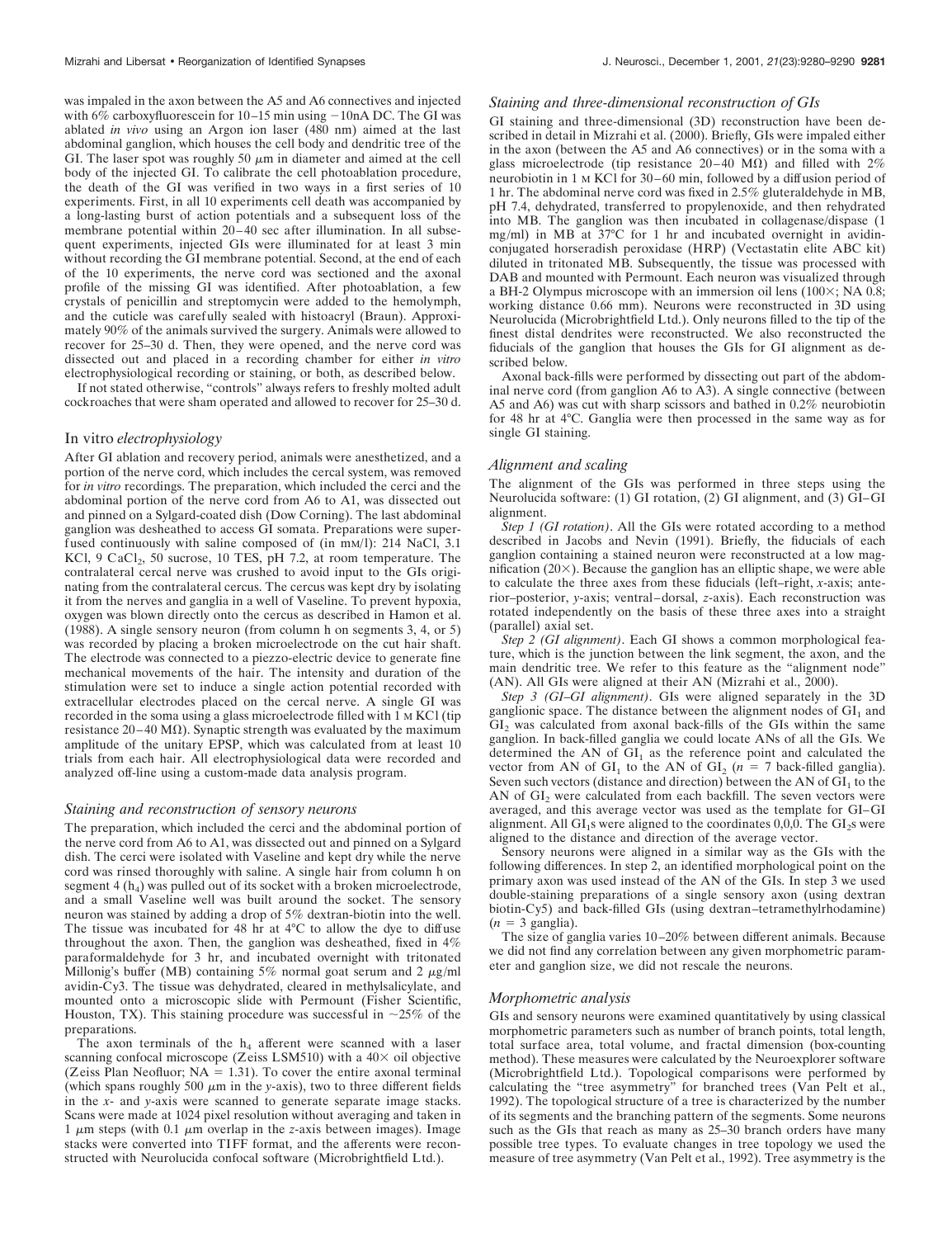mean value of partition asymmetries in the tree. The asymmetry value equals zero when at each bifurcation the two sub-trees in the pair have an equal number of terminal segments (maximal symmetry). It approaches value 1 when one of the two sub-trees consists of one terminal segment (maximal asymmetry).

In addition, we used the HM method to analyze the spatial organization of dendritic and axonal trees. The HM method was described in detail in Mizrahi et al. (2000). Briefly, the HM is a pairwise comparison that provides a value of "percentage of overlap" between two trees as a function of increasing tolerance levels  $(\epsilon)$ . The HM measures the percentage of inclusion of one tree within the other. After aligning two trees, we take the 3D bounding box that includes the two trees and divide it into "voxels" of 2  $\mu$ m<sup>3</sup> to create a 3D grid within the bounding box. Then, each branch of each tree is converted into a set of points that fills the branch volume. All HM comparisons use such sets of points as their input files.

Given two sets of points, "set A" and "set B" each representing a tree, for each point in set A we search for a point in set B at distance  $\epsilon$ . Similarly, at distance  $\epsilon$ , for each point in set B we search for a point in set A. The percentage of points in set A that have a match in set B is the one-way HM from set A to set B. We calculate this value for different  $\epsilon$ and construct a graph of "percentage of match" for different  $\epsilon$ . In the same way we build the graph for the one-way HM from set B to set A. In Figure 7 the HM analysis represents the one-way HM curve that is based on the lower HM values. In Figure 8 the HM analysis of Figure 8 represents the one-way HM between the indicated trees.

The HM analysis was performed between aligned dendritic/axonal trees and calculates all possible rotational combinations (in  $\pm$ 7 degrees in all axes).

#### *Paraffin sections*

The anterior portion of the cord (from A3 to A1) was fixed in 2.5% gluteraldehyde, dehydrated, and transferred into propylenoxide for 30 min. Then, it was embedded in 50% paraformaldehyde/50% Araldite [composed of 53% Araldite 502 Resin, 46% dodecenyl succinic anhydride, 1% 2,4,6-Tris (dimethylaminomethyl) phenol mixture] for 1 hr and polymerized in Araldite for 18 hr at 60°C. Ganglia were serially sectioned  $(3 \mu m)$  along the posterior–anterior axis with a microtome. Sections were collected onto a microscope slide and stained with  $1\%$ Toluidine blue. These were then photomicrographed through a compound light microscope (Olympus BH2) equipped with a digital camera using a  $10 \times$  objective.

#### *Statistical analysis*

For the analysis of electrophysiological and morphological differences between the control and the experimental groups we used a student *t* test. ANCOVA was used for spatial analysis of the HM method, using the tolerance level  $(\epsilon)$  as the covariant. All ANCOVAs were performed after determining that both curves obeyed the general linear model. Throughout the paper, significances were accepted at  $p = 0.05$ .

## **RESULTS**

The first step of the experiment was to selectively ablate *in vivo* a single GI (either  $GI<sub>2</sub>$  or  $GI<sub>3</sub>$ ). Ablation was performed by the laser photoablation technique (Fig. 1*A*) and verified twice: first, during the ablation, by monitoring the loss of membrane potential (Fig. 1*A*, *inset*), and second, by comparing the axonal profiles of the intact and ablated sides of the ventral nerve cord (Fig. 1*B*). Identity of the ablated GI was verified by visualizing the filled neuron during the laser illumination or in the nerve cord profiles retrospectively (Fig. 1*B*).

## **Physiology of identified synapses between sensory neurons and GIs**

In the adult, there are 220 filiform hairs on each cercus. Each cercus is divided into 19 segments numbered 1–19 from the base to the tip of the cercus. Each segment (2–13) bears a row of 14 hairs, each innervated by a single neuron. The hairs are arranged in longitudinal columns along the main axis of the cercus (Camhi, 1984). All sensory neurons of a given column have the same best wind direction. A GI receives input from several columns with



*Figure 1.* The photoablation procedure. *A*, Drawing of a cockroach placed ventral side up and anesthetized by cooling on a Peltier device. A cuticle flap was opened to access the ventral nerve cord for intracellular recording and ionophoresis of carboxyfluorescein. *Inset*, Laser illumination induced a tonic burst of action potentials and subsequent loss of membrane potential [modified from Libersat and Mizrahi (1996)]. *B*, A paraffin section of the ventral nerve cord of a  $GI<sub>3</sub>$ -ablated animal showing the axonal profiles of the GIs (*numbers* indicate the axons of  $GI_1$ ,  $GI_2$ , and  $GI<sub>3</sub>$ , respectively); the *arrow* indicates the position of the missing axonal profile of right  $GI_3$ . Scale bar, 100  $\mu$ m.

different synaptic strength, the sum of which represents the receptive field of the GI (Daley and Camhi, 1988; Hamon et al., 1994). We quantified the synaptic strength of sensory neurons from cercal columns d and h to a GI by stimulating a single sensory afferent to fire a single action potential and recorded the evoked EPSP in the soma of  $GI_1$  (Fig. 2A). We chose to examine the synapses between columns d and h to  $GI<sub>1</sub>$  because they show best directional sensitivity for front and back wind, respectively (Fig. 2*B*). In addition, column h contributes significantly to the wind receptive field of  $GI<sub>2</sub>$ , and column d contributes significantly to the wind receptive field of  $GI<sub>3</sub>$  (Daley and Camhi, 1988; Hamon et al., 1994). These two columns contribute significantly to the front and back wind receptive field of  $GI_1$  (Fig. 2*B*) (Kolton and Camhi, 1995).

A deflection of a single h hair evokes a single action potential in the axon of the h neuron, which in turn evokes a unitary EPSP in  $GI<sub>1</sub>$ . The unitary EPSP is characterized by a short latency, a sharp rise time, and a slow decay time lasting for a few millisec-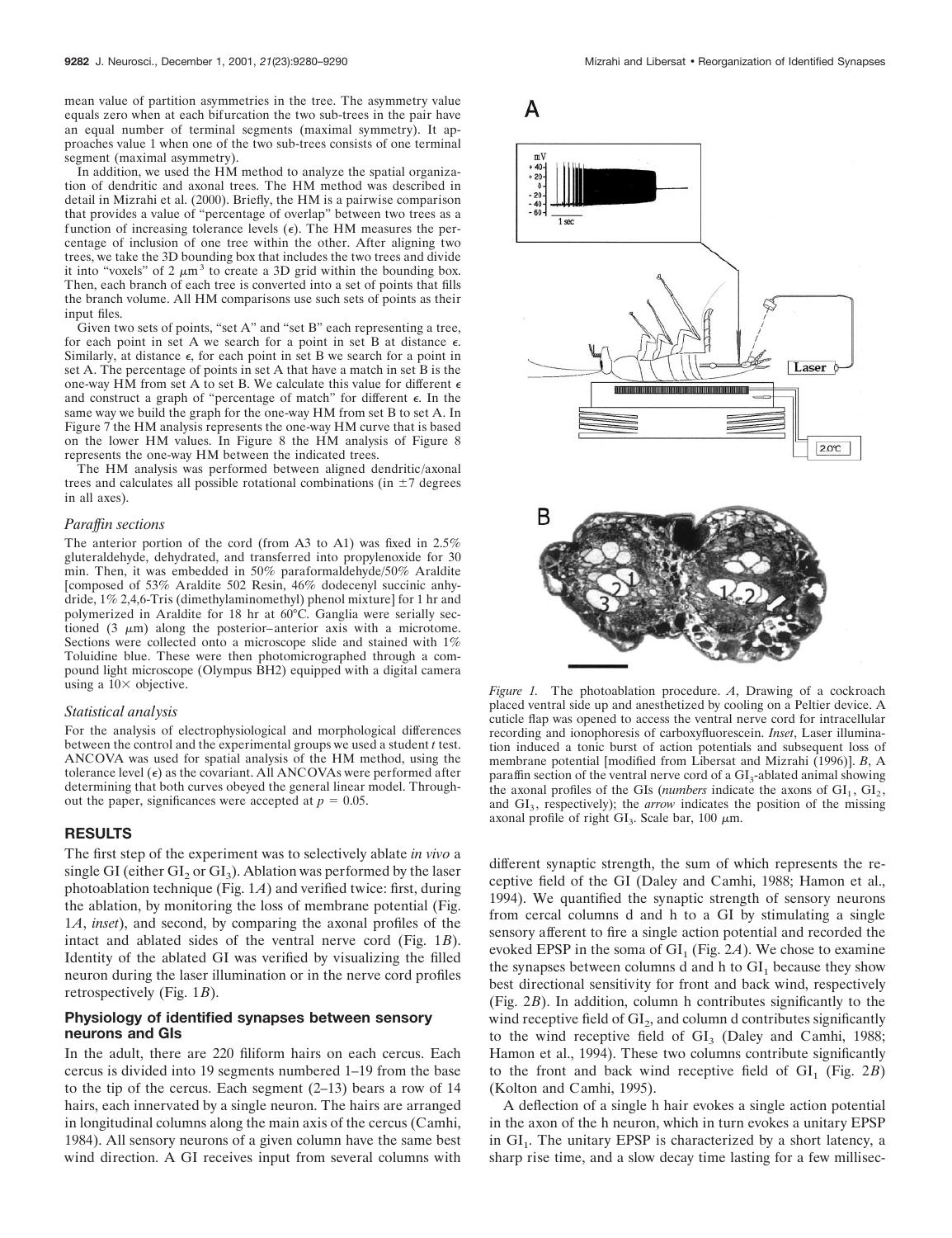

*Figure 2.* Synaptic physiology of identified synapses. *A*, The recording configuration: *V1* shows the electrode for recording the sensory afferent axon, and *V2* is for recording the postsynaptic giant interneuron. *B*, Schematic representation of the wind receptive fields of  $GI_1$ ,  $GI_2$ , and GI<sub>3</sub> (*polar traces*) and best wind directions of afferents d and h (*arrows*). *C*, *D*, Unitary EPSP recordings of the h to  $GI_1$  synapse from a control  $(C)$ and a  $GI_2$ -ablated animal (*D*). *Arrows* indicate the onset of stimulation of the h hair.

onds. An example recording from a control animal is shown in Figure 2*C*. For comparison, we sampled the same synapse (h to  $GI<sub>1</sub>$ ) in animals 30 d after ablating  $GI<sub>2</sub>$  (Fig. 2*D*). In animals in which GI<sub>2</sub> had been ablated ( $n = 5$ ), the maximal EPSP amplitude in  $GI_1$  increased significantly by 105% as compared with the controls  $(n = 5)$  (Fig. 3*A*) (*t* test;  $p < 0.001$ ). In addition we tested the d to  $GI_1$  synapse after ablation of  $GI_2$ . After  $GI_2$  removal, back wind information is most affected. Because d column neurons code for front wind (Fig. 2*B*), we expected little change in the strength of the synapse from d to  $GI_1$  in  $GI_2$ -ablated animals. In fact, in these animals  $(n = 5)$  the maximum EPSP amplitude of d to  $GI_1$  synapse decreased significantly by 35% as compared with the controls  $(n = 5)$  (Fig. 3*B*) (*t* test;  $p = 0.05$ ).

The ablation of a postsynaptic neuron affected synaptic strength only for those sensory neurons that are normally presynaptic to it. In contrast to  $GI_2$ , the receptive field of  $GI_3$ s represents front wind (Fig. 2*B*). The h afferents do not establish synapses with  $GI_3$  (Hamon et al., 1994). In the  $GI_3$ -ablated animals ( $n = 5$ ), the maximal EPSP size of the h to  $GI_1$  synapse did not change (Fig. 3*C*) (*t* test;  $p > 0.05$ ). On the other hand, column d afferents synapse on both  $GI<sub>2</sub>$  and  $GI<sub>3</sub>$ . Consistent with the specificity of synaptic changes, the maximal EPSP amplitude of the d to  $GI<sub>1</sub>$ synapse significantly increased by  $48\%$  in the GI<sub>3</sub>-ablated animals  $(n = 5)$  as compared with the controls  $(n = 5)$  (Fig. 3*D*) (*t* test;  $p < 0.05$ ).

# **Morphology of the presynaptic sensory afferents and the postsynaptic GIs**

To analyze the possible changes in neuronal structure, we stained and reconstructed column h sensory afferents from the control animals and the  $GI_2$ -ablated animals. Likewise, we stained and reconstructed dendritic trees of  $GI_1$  from the control and the  $GI<sub>2</sub>$ -ablated animals. To evaluate possible changes in the neuronal morphology, we quantified the total membrane surface area,



*Figure 3.* Synaptic reorganization after single cell ablation. *A*, *B*, Histograms of the average EPSP amplitude evoked in  $GI_1$  in control animals  $(n = 5)$  and in GI<sub>2</sub>-ablated animals  $(n = 5)$ . *A*, After GI<sub>2</sub> ablation, the h to GI<sub>1</sub> EPSP amplitude increased by  $105\%$  (*t* test;  $p < 0.001$ ). *B*, After GI<sub>2</sub> ablation, the d to GI<sub>1</sub> EPSP amplitude decreased by 35% (*t* test;  $p = 0.05$ ).  $C, D$ , Histograms of the average EPSP amplitude evoked in  $GI<sub>1</sub>$  in control animals ( $n = 5$ ) and in GI<sub>3</sub>-ablated animals ( $n = 5$ ). *C*, After GI<sub>3</sub> ablation, the h to  $GI_1$  EPSP amplitude did not change significantly (*t* test;  $p > 0.05$ ). *D*, After GI<sub>3</sub> ablation, the d to GI<sub>1</sub> EPSP amplitude increased by  $48\%$  (*t* test;  $p < 0.05$ ). A schematic drawing of the relevant elements of the synaptic circuitry in the control and the experimental condition is presented below each histogram.

number of branch points, total length, total volume, tree asymmetry, and fractal dimension of the axonal and dendritic trees.

## Presynaptic sensory terminals of h<sub>4</sub>

In the literature, the axon terminals of the sensory afferents in adult cockroaches have already been described qualitatively (Volman, 1989; Hamon et al., 1994). Here we provide a quantitative analysis of the  $h_4$  afferent based on three-dimensional reconstruction from confocal images of  $h_4$  afferent stained in whole-mount ganglia. We focused on the  $h_4$  neuron because its synaptic output to  $GI_1$  shows the most robust change (Fig. 3A). Figure  $4A$  shows the original projection image of a single  $h_4$  afferent and its two-dimensional (2D) axogram (representing the 2D branching pattern of the tree). Here we use the value of tree asymmetry to compare the topological structure (branching pattern) between different trees (see Materials and Methods) (Van Pelt et al.,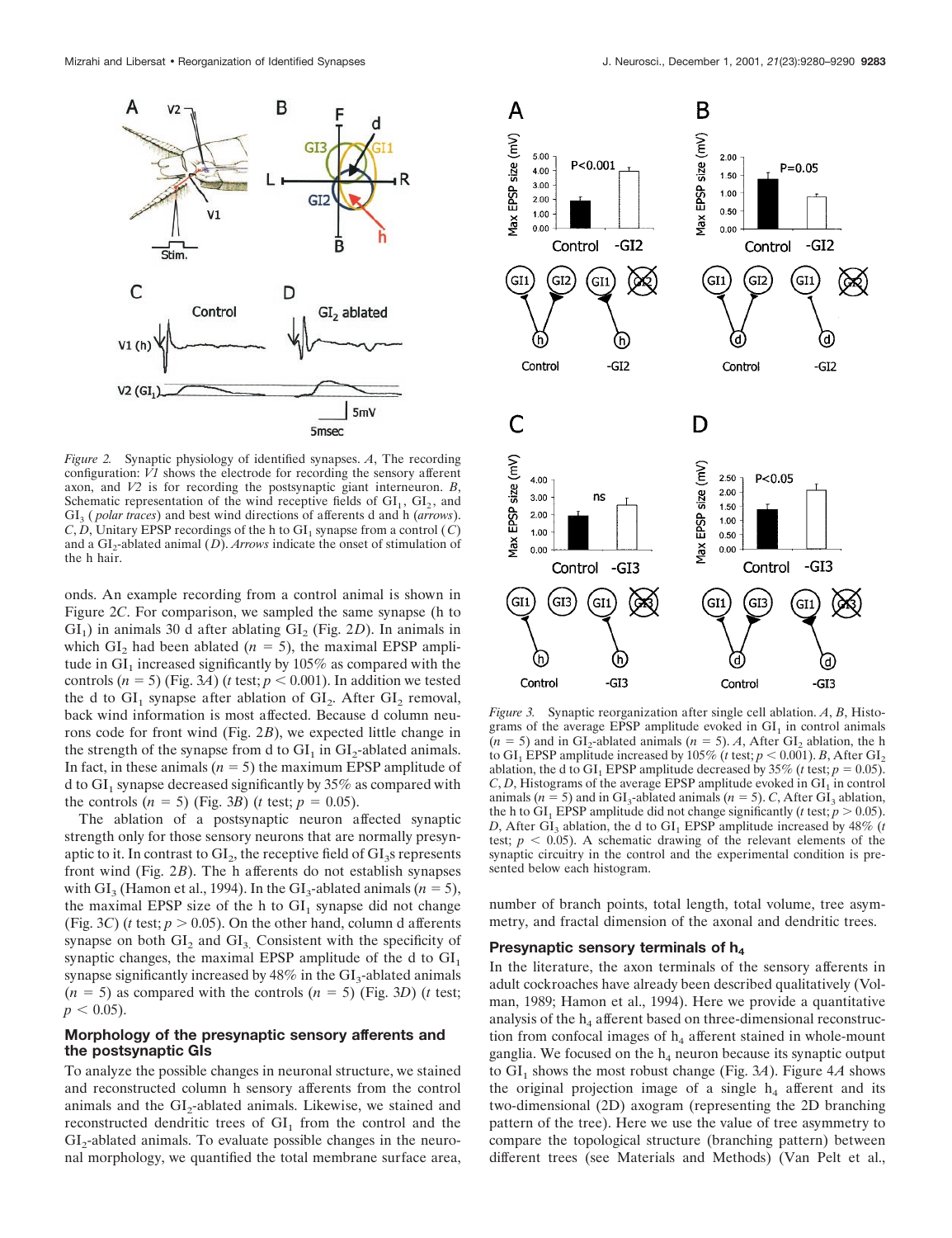

*Figure 4.* Morphology of presynaptic sensory axons. *A*, The *left photo* $graph$  is a confocal projection image of an  $h<sub>4</sub>$  axon terminal (in the dorsal view) stained with neurobiotin-Cy3 in whole mount. The axogram of this neuron is shown as a 2D representation of the axonal branching pattern on the *right*. *B*, Three reconstructed examples of  $h_4$  axons from control animals. *C*, Three reconstructed examples of  $h_4$  axons from  $GI_2$ -ablated animals (*left example* is the reconstruction of the afferent shown in *A*). Scale bars,  $100 \mu m$ .

1992). Three projection images of reconstructed  $h_4$  sensory axons from the control animals are shown in Figure 4*B*. All neurons have a main primary (lateral) axonal neurite with collaterals extending quite evenly throughout the anterior–posterior axis of the ganglion. Three projection images of reconstructed  $h_4$  sensory axons from GI<sub>2</sub>-ablated animals are shown in Figure 4*C*. The general morphology of these two sets of afferents reveals no obvious differences. When quantifying the number of branch points, total length, total surface area, total volume, fractal dimension, and tree asymmetry for these two sets of afferents, we found no significant differences between  $h_4$  axons from the control versus  $h_4$  axons from the GI<sub>2</sub>-ablated animals (Table 1) (*t* test;  $p > 0.05$  for all parameters). Thus, there were no gross morphological changes in the axon terminals of the  $h_4$  afferents after the ablation of one of their postsynaptic target cells  $(GI<sub>2</sub>)$ .

## Postsynaptic dendritic trees of GI<sub>1</sub>

We described the quantitative morphology of  $GI<sub>1</sub>$  in freshly molted adult animals in Mizrahi et al. (2000). Here we performed a similar morphological analysis on the ipsilateral dendritic tree of  $GI<sub>1</sub>$  in control and  $GI<sub>2</sub>$ -ablated animals. For reasons of clarity, the dendritic trees are displayed in most cases without the soma, axon, and link segment.

Figure 5*A* is an example of an original projection image of a neurobiotin-stained  $GI_1$  in whole mount (Fig. 5A, *left*) and its 2D dendrogram (Fig. 5*A*, *right*). Three projection images of reconstructed  $GI_1$  dendritic trees from the control animals and three reconstructed  $GI_1$  dendritic trees from the  $GI_2$ -ablated animals are shown in Figure 5, *B* and *C*, respectively. The overall morphology of  $GI_1$  does not appear to be affected after removing  $GI_2$ . This observation was further confirmed by quantitative analysis of branch point number, total length, total surface area, total volume, fractal dimension, and tree asymmetry of these two sets of  $GI_1$  dendritic trees. We found no significant morphological differences between dendritic trees of  $GI<sub>1</sub>$  from the control animals versus dendritic trees of  $GI_1$  from the  $GI_2$ -ablated animals (Table 2) (*t* test;  $p > 0.05$  for all parameters).

In summary, the strengthening of the  $h_4$  to  $GI_1$  synapse is not correlated with significant changes in the morphology of either the presynaptic terminals  $(h_4)$  or the postsynaptic targets  $(GI_1)$ .

# **Spatial organization of the cercal circuit**

Reorganization of the cercal circuit could occur as a result of changes in the spatial relationship of presynaptic and postsynaptic elements with no changes in the morphometry of these two elements. Indeed, the spatial organization of both the afferent axonal terminals and the dendritic fields of the GIs has important functional consequences for the wind sensitivity of the GIs. In most cases, the receptive field of a given GI can be predicted on the basis of the location of its dendritic field within the afferent map (Jacobs and Theunissen, 1996, 2000). To investigate spatial reorganization of the circuitry, we developed a system that allows us to analyze the spatial relationship between complex dendritic and axonal structures within ganglionic space. At first we constructed a map of the 3D spatial organization of  $GI_1$ ,  $GI_2$ , and  $h_4$ . Then, we performed a quantitative comparison of the spatial overlap between  $GI_1$  and  $GI_2$  and between  $GI_1$  and  $h_4$  both in the control and in the  $GI_2$ -ablated animals.

The first significant step in generating such a spatial map is to determine the accurate alignment of neurons stained in different preparations. To this aim, we used multiple staining of the GIs from the same ganglion as a basis for alignment (see Materials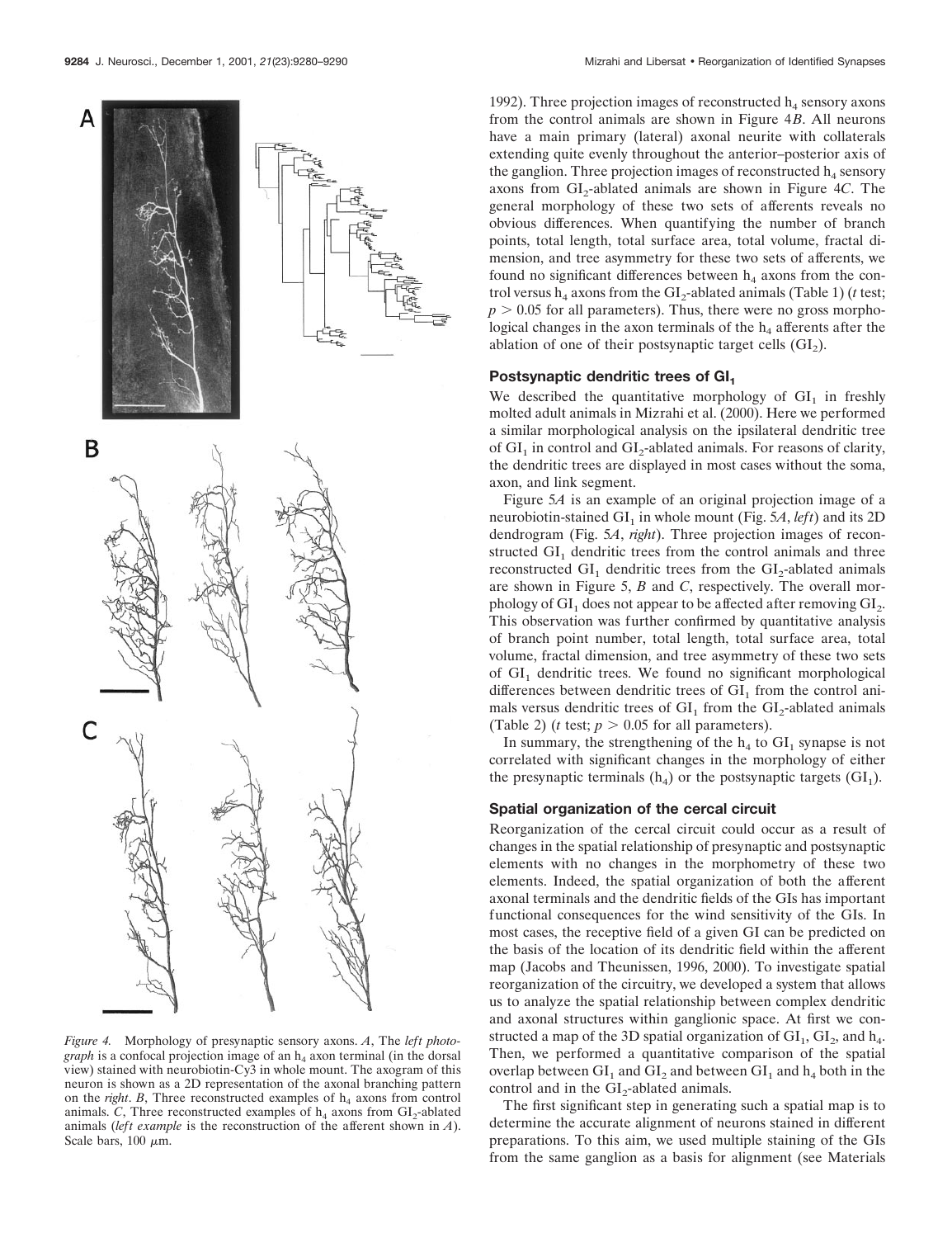|          | $\boldsymbol{n}$ | Number<br>of branch<br>points | Total length<br>$(\mu m)$ | Total surface<br>area $(\mu m^2)$ | Total volume<br>$(\mu m^3)$ | Fractal<br>dimension | Tree<br>asymmetry |
|----------|------------------|-------------------------------|---------------------------|-----------------------------------|-----------------------------|----------------------|-------------------|
| Control  |                  | $155 \pm 29$                  | $4332 \pm 654$            | $21.709 \pm 4111$                 | $12.500 \pm 2567$           | $1.21 \pm 0.04$      | $0.52 \pm 0.04$   |
| $-GI2$   |                  | $149 \pm 32$                  | $4699 \pm 1349$           | $24.317 \pm 6725$                 | $14.299 \pm 5616$           | $1.23 \pm 0.06$      | $0.52 \pm 0.02$   |
| $t$ test |                  | ns                            | ns                        | ns                                | ns                          | ns                   | ns                |

|  |  |  | Table 1. Quantitative morphological analysis between axonal trees of $h_4$ sensory afferents in the control and the $GI_2$ -ablated ( $-GI_2$ ) animals |  |  |  |  |  |  |  |
|--|--|--|---------------------------------------------------------------------------------------------------------------------------------------------------------|--|--|--|--|--|--|--|
|--|--|--|---------------------------------------------------------------------------------------------------------------------------------------------------------|--|--|--|--|--|--|--|

Each value is the average  $\pm$  SD for each parameter. Significance levels are 0.05. ns, Not significant.

and Methods). Figure  $6A$  shows  $GI_1$ ,  $GI_2$ , and the  $h_4$  afferent (*brown*, *purple*, and *green*, respectively) aligned within the last abdominal ganglion. The primary dendrites of  $GI<sub>1</sub>$  extend posteriorly from the center of the neuropil, whereas dendrites of  $GI<sub>2</sub>$ extend in several directions from a more posterior position in the neuropil. The  $h_4$  afferent extends from the most posterior to the anterior position of the neuropil. It overlaps en passant, with the thicker dendritic fields of both GIs in the dorsal position of the neuropil. Four enlarged views (0–90° rotations on the anterior–posterior axis) of the three cells are shown in Figure 6*B*. The branching structure of these trees is complex, which makes the analysis of their spatial relationship rather difficult. To evaluate the possible changes in the spatial organization of these neurons, we used a comparative method for quantitative analysis of tree geometry called the Hausdorff Match method (Mizrahi et al., 2000).

# **Spatial organization after GI ablation**

We quantified the spatial relationship between  $GI_1$ ,  $GI_2$ , and  $h_4$ by calculating the one-way HM of several combinations. First, we investigated whether the dendritic tree of  $GI<sub>1</sub>$  invaded the "vacant" territory" previously occupied by GI<sub>2</sub>. This investigation was performed by comparing the percentage of overlap (HM) of  $GI<sub>1</sub>$ within  $GI_2$  in both control and  $GI_2$ -ablated animals as illustrated in Figure 7. Dendritic trees of control GI<sub>2</sub> (*purple*) and control  $GI_1$  (*brown*) are presented after alignment to their respective position in the neuropil (Fig.  $7A$ ). The inclusion of this  $GI_1$  within this  $GI_2$  at a tolerance ( $\epsilon$ ) of 6  $\mu$ m is 39%. This overlap is distributed in different parts of the  $GI<sub>2</sub>$  tree as shown graphically in the underlying image (Fig. 7*B*). On Figure 7*C*, a dendritic tree of control  $GI_2$  (*purple*) and a dendritic tree of  $GI_1$  from a GI<sub>2</sub>-ablated animal *(brown)* are presented. Notice that because  $GI<sub>2</sub>$  is actually ablated in this experimental condition,  $GI<sub>2</sub>$  is representing only the vacant territory. The inclusion of this  $GI<sub>1</sub>$ within the vacant territory of  $GI_2$  at a tolerance ( $\epsilon$ ) of 6  $\mu$ m is 45%. As in the control animals, this overlap is distributed in different parts of the tree as shown graphically in the underlying image (Fig. 7*D*). Figure 7*E* plots the graphs of the average HM values between  $GI_2$  and  $GI_1$  in the control and in the  $GI_2$ -ablated animals. We found no significant differences between these two groups ( $n = 25$  comparisons from each group; ANCOVA;  $p >$ 0.05). This suggests that  $GI_1$  does not invade the vacant territory of  $GI<sub>2</sub>$ .

Second, we evaluated whether the spatial overlap of the presynaptic axons of  $h_4$  with the postsynaptic dendritic tree of  $GI_1$ changed after ablating  $GI_2$ . An  $h_4$  axonal tree (*purple*) and a  $GI_1$ dendritic tree (*brown*) from a control and GI<sub>2</sub>-ablated animals are shown in Figure 8, *A* and *C*, respectively. Here our analysis distinguishes between two possibilities (presented by the different colors in Fig. 8*B*,*D*). First, to determine whether the postsynaptic dendritic trees sprouted toward the presynaptic axonal trees, we



*Figure 5.* Morphology of postsynaptic dendritic trees. *A*, Photomicrograph of a  $GI_1$  (in the dorsal view) stained with neurobiotin–HRP in a whole mount of the ganglion. The dendrogram of this neuron is shown on the right.  $B$ , Three examples of reconstructed dendritic trees of  $GI<sub>1</sub>$  from control animals (*left example* is the reconstruction of the  $GI_1$  shown in *A*). *C*, Three examples of reconstructed dendritic trees of  $GI_1$  from  $GI_2$ ablated animals. Scale bars,  $100 \mu m$ .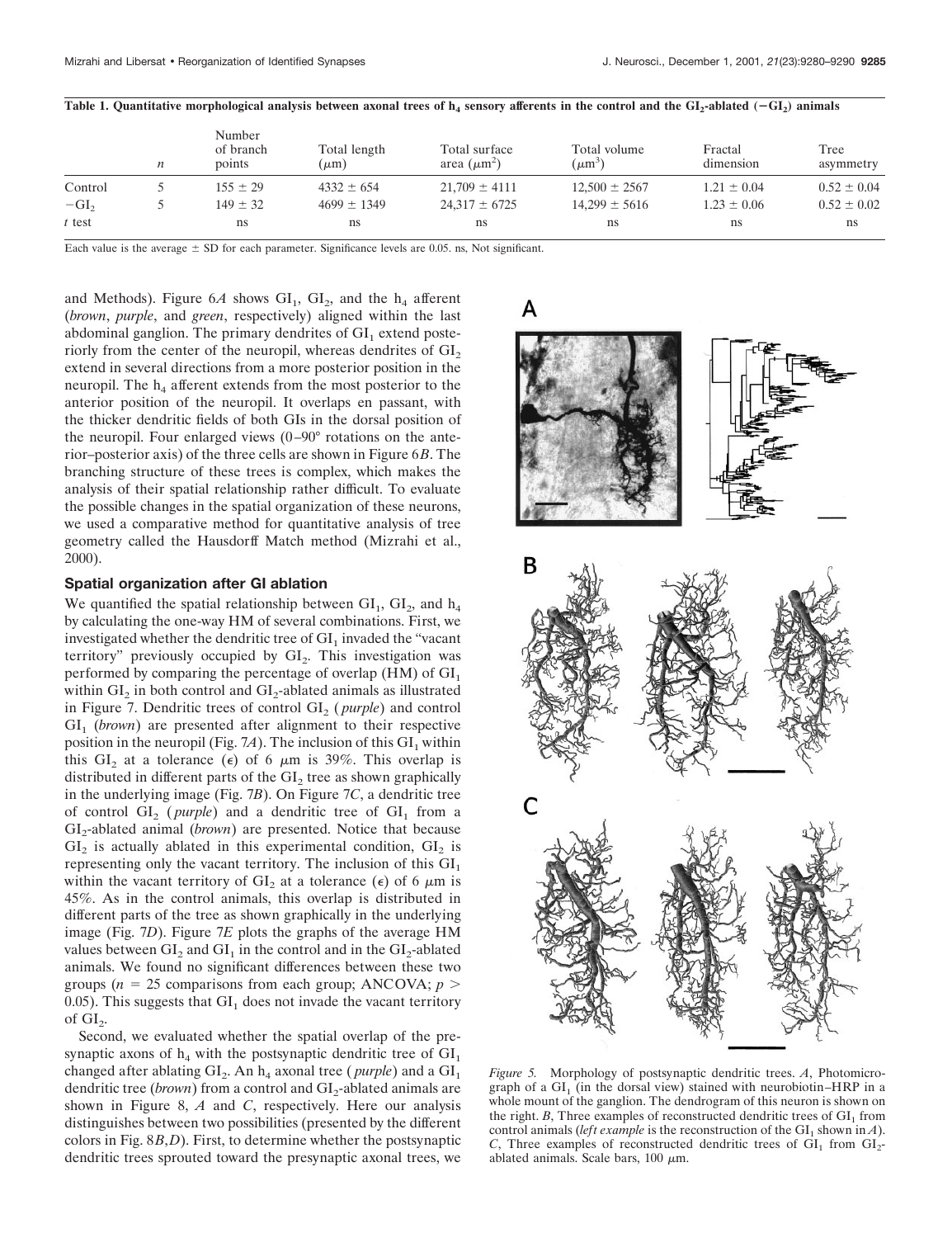|         | n | Number of<br>branch points | Total<br>length $(\mu m)$ | Total surface<br>area $(\mu m^2)$ | Total<br>volume $(\mu m^3)$ | Fractal<br>dimension | Tree<br>asymmetry |  |  |  |
|---------|---|----------------------------|---------------------------|-----------------------------------|-----------------------------|----------------------|-------------------|--|--|--|
| Control |   | $243 \pm 40$               | $8751 \pm 1311$           | $79.506 \pm 13660$                | $105,699 \pm 3310$          | $1.28 \pm 0.03$      | $0.56 \pm 0.01$   |  |  |  |
| $-GI_2$ |   | $230 \pm 49$               | $7769 \pm 830$            | $70.116 \pm 8432$                 | $91,537 \pm 15,755$         | $1.25 \pm 0.04$      | $0.55 \pm 0.03$   |  |  |  |
| t test  |   | ns                         | ns                        | ns                                | ns                          | ns                   | ns                |  |  |  |

|  |  |  | Table 2. Quantitative morphological analysis between dendritic trees of $GI_1$ in the control and the $GI_2$ -ablated $(-GI_2)$ animals |  |  |  |  |  |  |  |  |
|--|--|--|-----------------------------------------------------------------------------------------------------------------------------------------|--|--|--|--|--|--|--|--|
|--|--|--|-----------------------------------------------------------------------------------------------------------------------------------------|--|--|--|--|--|--|--|--|

Each value is the average  $\pm$  SD for each parameter. Significance levels are 0.05. ns, Not significant.



*Figure 6.* Spatial relationship between the  $h_4$  afferent and the dendritic trees of  $GI_1$  and  $GI_2$ . *A*, Dorsal view of  $GI_1$  (*brown*),  $GI_2$  ( *purple*), and  $h_4$ ( *green*) aligned within the last abdominal ganglion, the outlines of which are shown in *white*. *B*, Magnified view of the dendrites and axon shown in *A* for four different rotations around the anterior–posterior axis. Scale bars, 100 m. *A*, Anterior; *P*, posterior; *M*, medial; *L*, lateral; *V*, ventral; *D*, dorsal.

calculated the HM between  $GI_1$  and  $h_4$  in the control versus the GI2-ablated animals (Fig. 8*E*). We found no significant differences between control and  $GI_2$ -ablated pairs ( $n = 25$  comparisons from five animals for each group; ANCOVA;  $p > 0.05$ ). Two illustrations of these comparisons are shown by the *brown dots* in Figure 8, *B* and *D*, corresponding to dendritic trees in Figure 8, *A* and *C*, respectively. Second, to determine whether the presynaptic axonal trees sprouted toward the postsynaptic dendritic trees, we calculated the HM between  $h_4$  and  $GI_1$  in the control versus the  $GI_2$ -ablated animals (Fig.  $8F$ ). We found no significant differences between the control and the GI<sub>2</sub>-ablated pairs ( $n = 25$ ) comparisons from five animals for each group; ANCOVA; *p* 0.05). These comparisons are illustrated graphically by the *purple dots* in Figure 8, *B* and *D*, corresponding to axonal trees in Figure 8, *A* and *C*, respectively. The spatial overlap showed similar patterns in both the control and the  $GI<sub>2</sub>$ -ablated animals (data not shown). Therefore, there seems to be no stereotyped spatial reorganization between  $h_4$  and  $GI_1$  after ablation of  $GI_2$ .

# **DISCUSSION**

# **Regulation of synaptic connectivity**

After the ablation of a postsynaptic cell in the cercal circuit the connections made by its presynaptic inputs are altered. This reorganization is expressed as changes in the strength of specific synapses but not as changes in the morphology of the presynaptic and postsynaptic elements. This suggests that postsynaptic elements play a role in the maintenance of the synaptic circuitry by means of mechanisms that do not involve modifications of neuronal architecture.

In this experiment we tested  $GI_1$  after ablating either  $GI_2$  or  $GI<sub>3</sub>$ . Normally,  $GI<sub>2</sub>$  and  $GI<sub>3</sub>$  receive input from 11 and 9 sensory columns, respectively. Therefore, ablation of  $GI<sub>2</sub>$  and  $GI<sub>3</sub>$  deprived several dozens of sensory neurons of their target.  $GI<sub>1</sub>$ receives input from at least 11 columns (Hamon et al., 1994) and thus shares with  $GI_2$  or  $GI_3$  the input from at least 9 columns. In the present study, we only analyzed the changes in the synaptic strength for two columns (h and d), and it is not unlikely that the synaptic strength of other columns that we did not sample were affected as well.

One mechanism for regulating synaptic strength is retrograde signaling from postsynaptic neurons to presynaptic terminals as has been shown for peripheral synapses (Davis and Goodman, 1998; Davis, 2000). At the *Drosophila* neuromuscular junction, a reduction in the number of glutamate receptors on the postsynaptic muscle cells induces an increase in presynaptic transmitter release (Petersen et al., 1997). Likewise, at the mouse neuromuscular junction, a decrease in acetylcholine receptors on the postsynaptic muscle cells results in an increase in transmitter release (Sandrock et al., 1997). Interestingly, this mechanism was also suggested to be operative at a central synapse, the sensoryto-giant interneuron synapse of the cricket cercal system. There, retrograde signaling of postsynaptic giant interneurons regulates transmitter release of sensory neurons (Davis and Murphey, 1993).

With this in mind, we speculate that the ablation of a postsynaptic giant interneuron removes a retrograde signal that is detected by the presynaptic terminals. This could induce an increase in transmitter release at the remaining release sites on other giant interneurons. Furthermore, the reorganization that we observed appears to be correlated with the strength of a given synapse. For instance, in the control animals the h to  $GI<sub>2</sub>$  synapse is stronger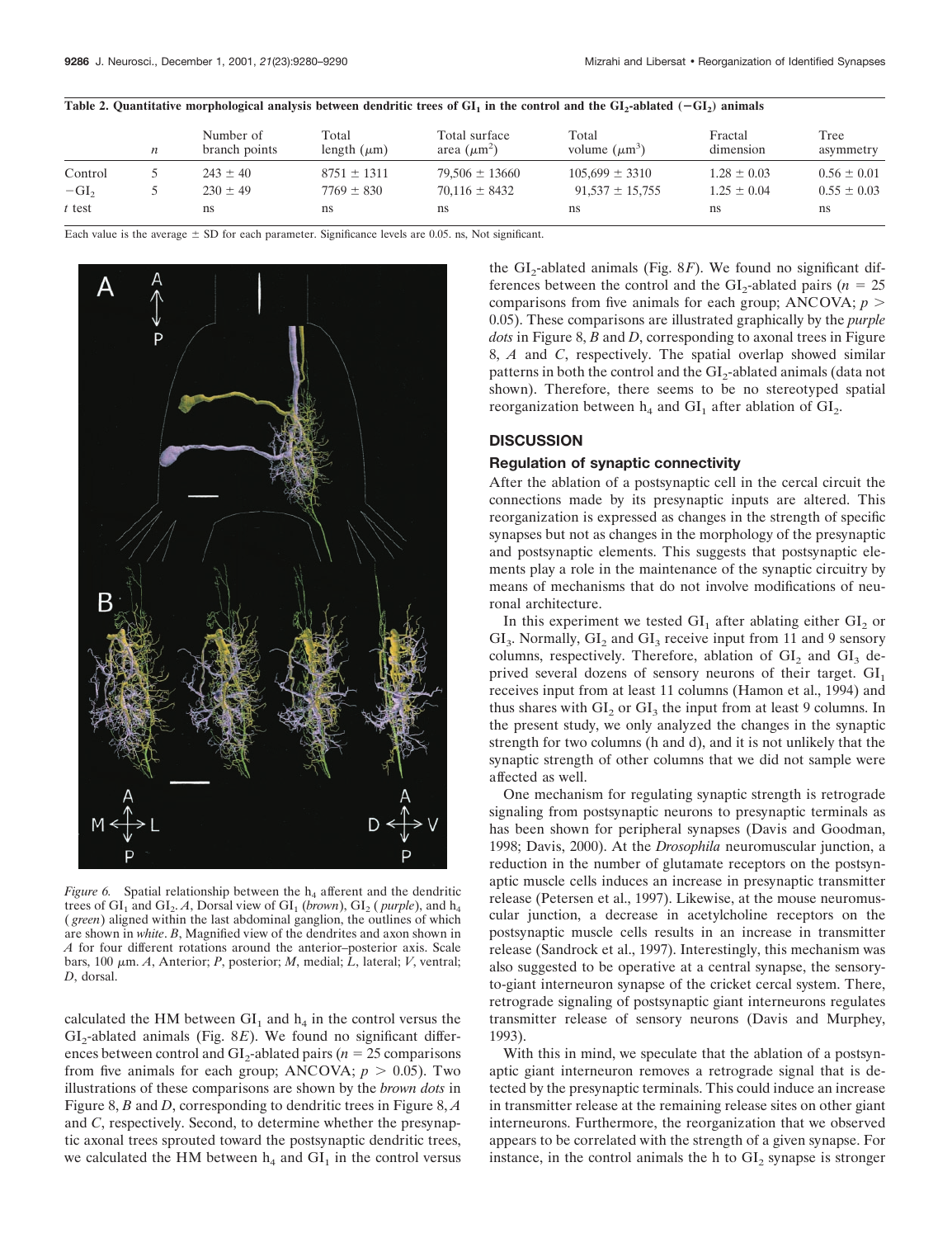

*Figure 7.* Spatial analysis of the overlap between  $GI_1$  and  $GI_2$  in control and experimental animals. *A*, Two dendritic trees from a control animal  $(GI<sub>1</sub>, brown; GI<sub>2</sub>, purple)$  are shown aligned to their respective positions in ganglionic space.  $B$ , Spatial representation of the dendritic fields of  $GI<sub>2</sub>$ overlapping with GI<sub>1</sub> at  $\epsilon = 6 \mu$ m. Here, 39% of the dendritic tree of GI<sub>2</sub> overlaps with that of  $GI_1$ . *C*, Dendritic tree of  $GI_1$  from a  $GI_2$ -ablated

than the d to GI<sub>2</sub> synapse (Daley and Camhi, 1988; Hamon et al., 1994). After GI<sub>2</sub> ablation, the changes measured at the h to  $GI<sub>1</sub>$ synapse were larger than at the d to  $GI_1$  synapse. Consistent with our hypothesis, the h afferents do not synapse onto  $GI<sub>3</sub>$  (Hamon et al., 1994), and the h to  $GI_1$  synapse was not affected after  $GI_3$ was ablated. Therefore, the presence of a postsynaptic target is required for synaptic reorganization. In fact, it has been suggested that a neuron has a constant number of terminal branches that it autoregulates (Devor and Schneider, 1975; Smalheiser and Crain, 1984). In the neuromuscular junction, Gan and Macagno (1995) have provided support for this idea by showing that removal of specific terminal branches in an identified mechanosensory neuron induces sprouting of new branches at a site distant from the lesion. This indicates that a given neuron has a limited capacity to produce terminal branches; each is generated at the expense of others.

Which plausible mechanism could account for the increase in the h to  $GI_1$  synapse and a parallel decrease in the d to  $GI_1$ synapse? Because the h to GI<sub>2</sub> synapse is stronger than the d to GI<sub>2</sub> synapse, after ablation of GI<sub>2</sub>, both h and d could compete for access to  $GI<sub>1</sub>$ . Competition between cercal afferents has been demonstrated in the cercal system of the first instar cockroach. In this system, only two sensory hairs that each code for front or back wind provide input to  $GI_1$ ,  $GI_2$ , and  $GI_3$  (Camhi, 1984). In mutant animals, an extrasensory hair competes with the other two hairs, thereby decreasing their synaptic drive on the postsynaptic GIs (Bacon and Blagburn, 1992). Moreover, the total synaptic drive to a GI remains the same in the presence of additional input from the extra hair. This suggests that the postsynaptic GI can accept only a limited number of synapses. Given these facts, we propose that after  $GI_2$  ablation, the h and d afferents enter a contest for access to  $GI_1$  in which h wins over d. This competition may involve a regulation of the absolute number of inputs from h and d afferents by  $GI<sub>1</sub>$ .

Another possible mechanism of regulating synaptic strength is presynaptic afferent activity (Turrigiano, 1999; Zucker, 1999). Could changes in presynaptic activity account for the synaptic reorganization observed in the cercal system? We regard this possibility as unlikely for two reasons. First, GIs do not interact synaptically, and therefore ablation of a GI should have little direct effect on the response of other GIs (Mizrahi and Libersat, 1997). Second, in the cricket cercal system, blockage of presynaptic activity affects neither synaptic reorganization observed during normal postembryonic development nor regeneration of presynaptic terminals after deafferentation (Chiba and Murphey, 1990).

# **Does the synaptic reorganization of the cercal circuit have consequences for the escape behavior?**

Because our study did not address the behavioral consequence of the synaptic reorganization after single GI photoablation, we can only speculate about the impact of such reorganization with

 $\leftarrow$ 

animal (*brown*) and a dendritic tree of GI<sub>2</sub> from a control animal (*purple*). Because  $GI<sub>2</sub>$  is actually missing in this experimental situation, the  $GI<sub>2</sub>$  is representing only the vacant territory. *D*, Spatial representation of the dendritic fields of GI<sub>2</sub> overlapping with GI<sub>1</sub> at  $\epsilon = 6 \mu$ m. Here, 45% of the dendritic tree of  $GI_2$  overlaps with that of  $GI_1$ . Scale bar, 100  $\mu$ m. *E*, Graph of the average HM values between  $GI_1$  and  $GI_2$  in the control animals ( $n = 25$  comparisons from 5 animals; *solid line*) and between  $GI<sub>2</sub>$ from the control animals and GI<sub>1</sub> from the GI<sub>2</sub>-ablated animals ( $n = 25$ ) comparisons from 5 animals; *dotted line*). We found no significant differences between the two groups (ANCOVA;  $p > 0.05$ ).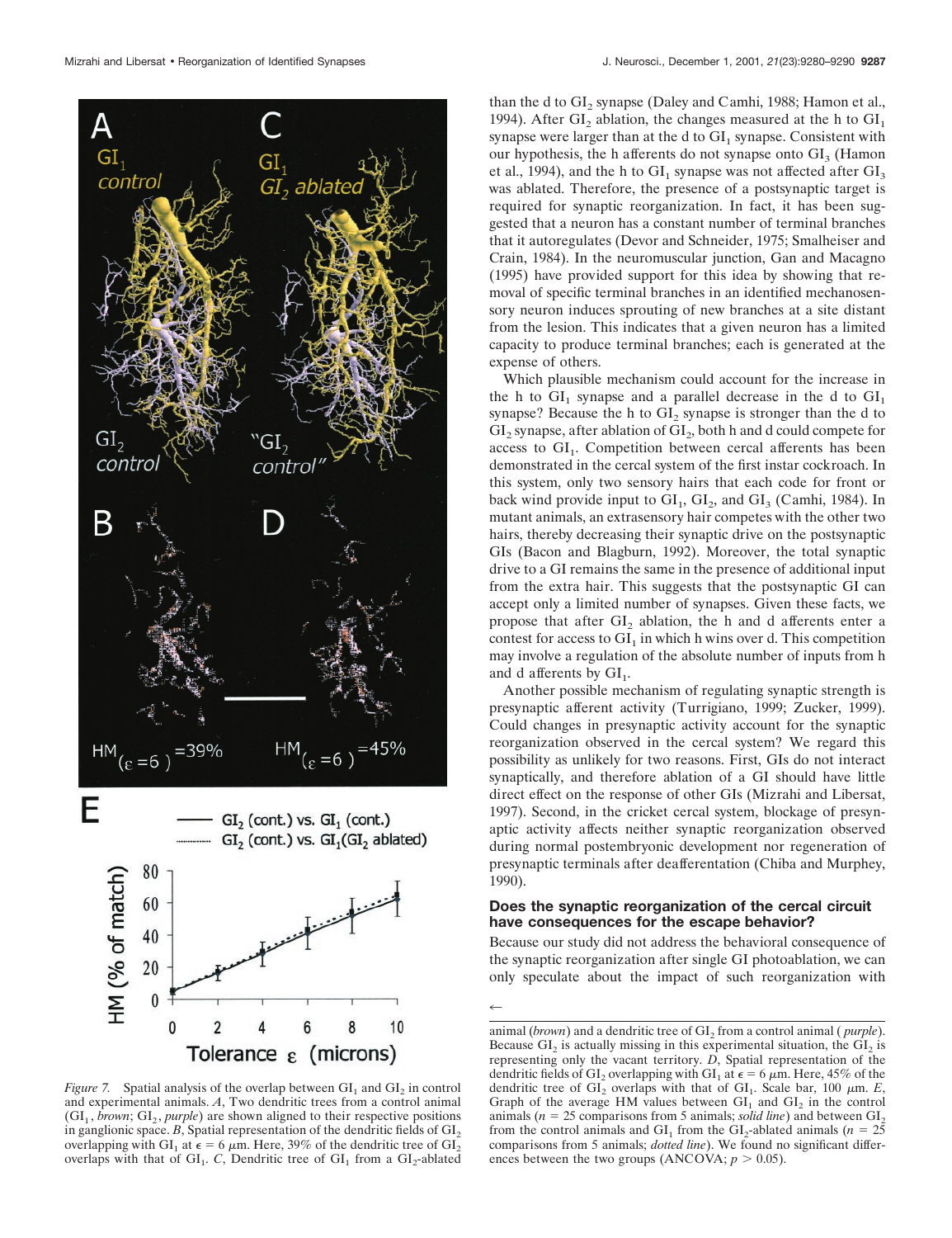$GI<sub>1</sub>$  (cont.) in  $h<sub>4</sub>$  (cont.)

Tolerance  $\epsilon$  (microns)

h<sub>4</sub> (cont.) in GI, (cont.)

h<sub>4</sub> (GI<sub>2</sub> ablated) in GI<sub>1</sub> (GI<sub>2</sub> ablated)

Ŕ

Tolerance  $\epsilon$  (microns)

Ŕ

 $10$ 

GI, (GI, ablated) in h<sub>4</sub> (GI, ablated)

 $10<sup>10</sup>$ 

E

80

 $\overline{2}$ 

 $(96 \text{ of match})$ 60  $40$  $\overline{20}$ MH  $\sqrt{2}$  $\mathbf{0}$ 

F

80

 $\mathbf{a}$ 

 $\overline{2}$ 

match<sup></sup> 60

ð 40  $(9)0$  $20$ ¥

ahlate

(GI<sub>2</sub> ablated)

D

 $=18%$ 

 $=19%$ 

 $\sqrt{a}$ 

(control)

B

*Figure 8.* Spatial analysis of the overlap between presynaptic axonal trees of  $h_4$  and postsynaptic dendritic trees of GI<sub>1</sub>. *A*, A dendritic tree of  $GI_1$  (*brown*) and an axonal tree of  $h_4$  (*purple*) from control animals are shown aligned to their respective positions in the ganglion. *B*, Spatial representations of the dendritic areas of  $GI<sub>1</sub>$  that overlap with h4 (*brown dots*) and the axonal areas of  $h_4$  that overlap with GI<sub>1</sub> (*purple dots*) at  $\epsilon = 6$  $\mu$ m (18 and 19%, respectively). *C*, A dendritic tree of  $GI_1$  (*brown*) and an axonal tree of  $h_4$ (*purple*) from GI<sub>2</sub>-ablated animals are shown spatially aligned. *D*, Spatial representations of the overlap between dendritic trees of  $GI<sub>1</sub>$  and axonal trees of  $h_4$  in the GI<sub>2</sub>-ablated animals shown at  $\epsilon = 6 \mu m$  (14 and 27%, respectively). Scale bar, 100  $\mu$ m. *E*, Graph of the one-way HM of  $GI_1$  in  $h_4$  from control animals ( $n = 25$  comparisons from 5 animals for each group; *solid line*) and of  $GI_1$  in  $h_4$  from  $GI_2$ -ablated animals (*n* 25 comparisons from 5 animals; *dotted line*). We found no significant differences between the two groups (ANCOVA;  $p > 0.05$ ). *F*, Graph of the one-way HM of  $h_4$  in  $GI_1$  from control animals ( $n = 25$  comparisons from 5 animals; *solid line*) and of  $h_4$  in  $GI_1$  from  $GI_2$ -ablated animals  $(n = 25$  comparisons from 5 animals for each group; *dotted line*). We found no significant differences between the two groups (ANCOVA;  $p > 0.05$ ).

respect to the directionality of escape behavior. It has been shown that removing a GI has a direct effect on the directionality of the escape behavior of animals tested up to 1 d after the lesion (Comer, 1985; Levi and Camhi, 2000). Conversely, adding action potentials to a single GI by intracellular current injection affects the turning tendency of the cockroach in a predictable way. However, in these studies, the long-term effects of GI ablation have not been examined. Thus, it is possible that after 1 month, the synaptic reorganization results in an improvement or recovery in the directionality of the escape behavior of the animal. Such is the case when one removes one cercus and examines the escape behavior of cockroaches 1 d and 1 month after the lesion (Vardi and Camhi, 1982a). The functional recovery of the escape system is caused by an increase in the strength of the input from the intact cercus (Volman, 1989). It is expressed as an enhancement of the wind sensitivity of the deafferented GIs (Vardi and Camhi, 1982b).

Interestingly, the specificity of the changes in synaptic rewiring of the cercal to GIs circuit is consistent with a functional compensation of the escape circuit. Thus, after ablation of  $GI<sub>2</sub>$  (a back wind neuron) the back wind detectors (e.g., column h neurons) increase their synaptic strength onto  $GI<sub>1</sub>$ , and the front wind detectors (e.g., column d neurons) decrease their synaptic strength on  $GI<sub>1</sub>$ . This parallel increase in back wind input and decrease in front wind input is expected to shift the wind receptive field of  $GI_1$  toward back wind and may compensate for the lost  $GI<sub>2</sub>$ .

#### **Morphological correlates of synaptic plasticity**

The architecture of axonal presynaptic and dendritic postsynaptic neurites is critical in the establishment of proper connectivity and

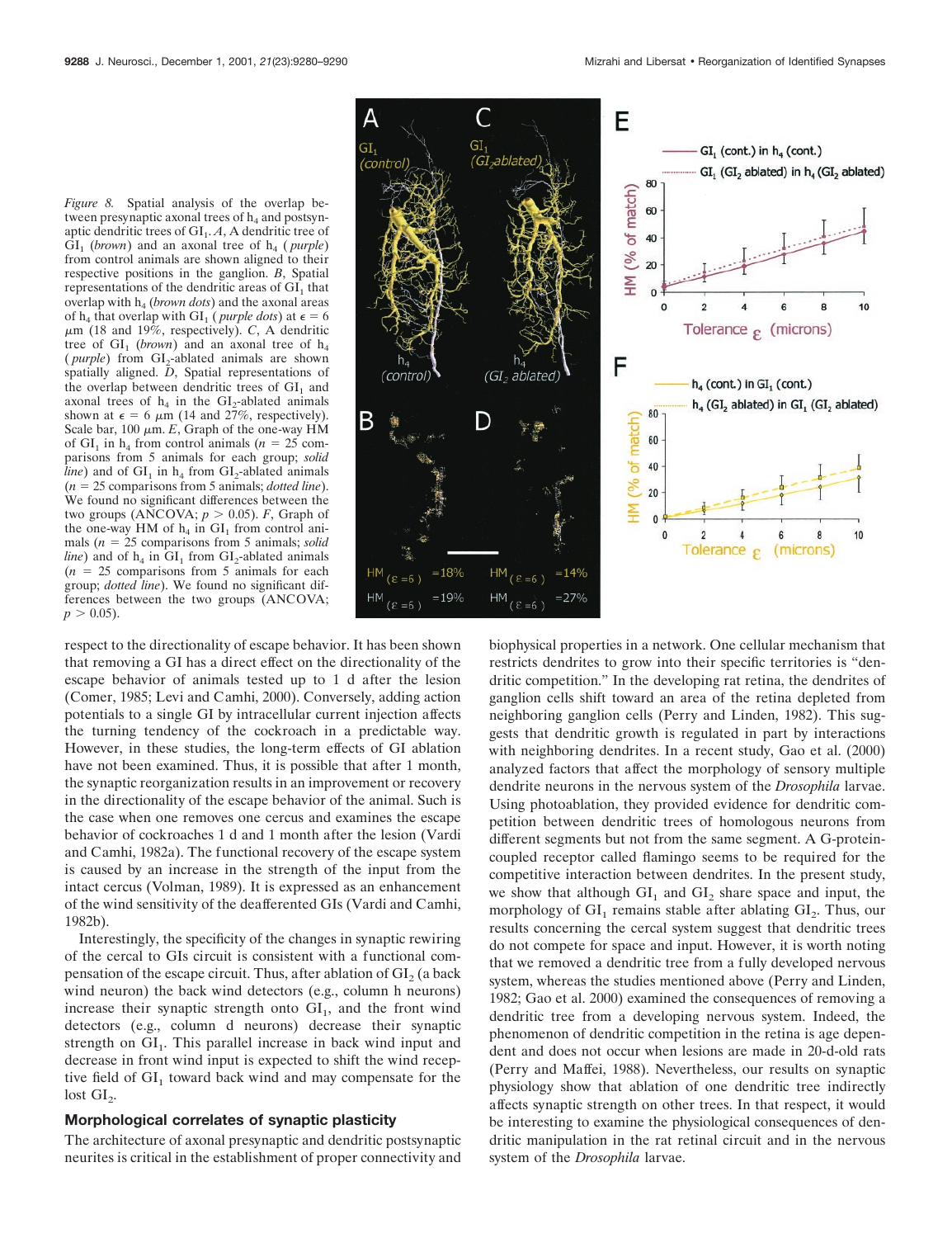Our results show that, at the resolution of our imaging system, there are no structural changes associated with increased synaptic strength of the  $h_4$  afferent on  $GI_1$ . The number of synaptic contacts between the sensory terminal branches and the dendrites of the remaining GIs may have changed. To evaluate such possible changes in synaptic contacts between the h afferent and the d afferent with  $GI_1$ , an electron microscopy investigation is required. It is also possible that competitive interactions would have been expressed as noticeable morphological changes if we had increased the number of ablated neurons in the cercal circuit. However, we found that the success of recovery of the operated animals depends strongly on the duration of the surgical procedure, which is limited by the photoablation procedure. This technical difficulty prevented us from testing the effect of removing several GIs on the morphology of the remaining GIs. In addition, we cannot rule out the possibility that the morphology of other wind-sensitive neurons has been altered by GI ablation. However, we have little, if any, information regarding the spatial overlap and the nature of shared input between these neurons and the GIs.

Competitive interactions between neurons has been studied extensively in a number of invertebrate and vertebrate systems. However, the number of neurons involved in these competitive interactions is often large, and accurate measurements of the synaptic and concomitant structural changes in these large circuits is often difficult. The cercal system, which comprises a limited number of identified presynaptic and postsynaptic identified elements, remains one of the most suitable systems to examine competition and reorganization at central synapses.

#### **REFERENCES**

- Bacon JP, Blagburn JM (1992) Ectopic sensory neurons in mutant cockroaches compete with normal cells for central targets. Development 115:773–784.
- Camhi JM (1984) Neuroethology. Sunderland, MA: Sinauer.
- Camhi JM (1989) The code for stimulus direction in a cell assembly in the cockroach. J Comp Physiol [A] 165:83–97.
- Chiba A, Murphey RK (1990) Connectivity of identified central synapses in the cricket is normal after regeneration and blockade of presynaptic activity. J Neurobiol 22:130–142.
- Comer CM (1985) Analyzing cockroach escape behavior with lesions of individual giant interneurons. Brain Res 335:342–346.
- Comer CM, Dowd JP, Stubblefield GT (1988) Escape response following elimination of the giant interneuron pathway in the cockroach, *Periplaneta americana*. Brain Res 445:370–375.
- Daley DL, Camhi JM (1988) Connectivity pattern of the cercal-to-giant interneuron system of the American cockroach. J Neurophysiol 60:1350–1367.
- Daley DL, Vardi N, Appignani B, Camhi JM (1981) Morphology of the giant interneurons and cercal nerve projections of the American cockroach. J Comp Neurol 196:41–52.
- Davis GW (2000) The making of a synapse: target-derived signals and presynaptic differentiation. Neuron 26:551–554.
- Davis GW, Goodman CS (1998) Genetic analysis of synaptic development and plasticity: homeostatic regulation of synaptic efficacy. Curr Opin Neurobiol 8:149–156.
- Davis GW, Murphey RK (1993) A role for postsynaptic neurons in determining presynaptic release properties in the cricket CNS: evidence for retrograde control of facilitation. J Neurosci 13:3827–3838.
- Devor M, Schneider G (1975) Neuroanatomical plasticity: the principle of conservation of total axonal arborisation. In: Aspects of neural plasticity (Vital-Durand F, Jeannerod M, eds), pp 191–200. Paris: INSERM Colloquia.
- Gan WB, Macagno ER (1995) Interactions between segmental homologs and between isoneuronal branches guide the formation of sensory terminal fields. J Neurosci 15:3243–3253.
- Gan WB, Macagno ER (1997) Competition among the axonal projections of an identified neuron contributes to the retraction of some of those projections. J Neurosci 17:4293–4301.
- Gao FB, Kohwi M, Brenman JE, Jan LY, Jan YN (2000) Control of dendritic field formation in *Drosophila*: the roles of flamingo and competition between homologous neurons. Neuron 28:91–101.
- Guillery RW (1988) Competition in the development of the visual pathways. In: The making of the nervous system (Parnavelas JG, Stern CD, Stirling RV, eds), pp 356–379. New York: Oxford UP.
- Hamon A, Guillet JC, Callec JJ (1988) Initiation and conduction of impulses in mechanosensory neurons: effects of hypoxia. Comp Biochem Physiol 91A:797–805.
- Hamon A, Guillet JC, Callec JJ (1994) Patterns of monosynaptic input to the giant interneurons 1–3 in the cercal system of the adult cockroach. J Comp Physiol 174:91–102.
- Horner PJ, Gage FH (2000) Regenerating the damaged central nervous system. Nature 407:963–970.
- Jacobs GA, Nevin R (1991) Anatomical relationships between sensory afferent arborizations in the cricket cercal system. Anat Rec 231:563–572.
- Jacobs GA, Theunissen FE (1996) Functional organization of a neural map in the cricket cercal sensory system. J Neurosci 16:769–784.
- Jacobs GA, Theunissen FE (2000) Extraction of sensory parameters from a neural map by primary sensory interneurons. J Neurosci 20:2934–2943.
- Kempermann G, Kuhn HG, Gage FH (1997) More hippocampal neurons in adult mice living in an enriched environment. Nature 386:493–495.
- Kolton L, Camhi JM (1995) Cartesian representation of stimulus direction: parallel processing by two sets of giant interneurons in the cockroach. J Comp Physiol [A] 176:691–702.
- Levi R, Camhi JM (2000) Population vector coding by the giant interneurons of the cockroach. J Neurosci 20:3822–3829.
- Libersat A (1989) Photoinactivation of a portion of a neurone for longterm studies of its role in behaviour. J Exp Biol 142:453–459.
- Libersat F, Mizrahi A (1996) *In situ* visualization and photoablation of individual neurons using a low cost fiber optic system. J Neurosci Methods 67:157–162.
- Martin SJ, Grimwood PD, Morris RG (2000) Synaptic plasticity and memory: an evaluation of the hypothesis. Annu Rev Neurosci 23:649–711.
- Miller JP, Selverston AI (1979) Rapid killing of single neurons by irradiation of intracellularly injected dye. Science 206:702–704.
- Mizrahi A, Libersat F (1997) Independent coding of wind direction in cockroach giant interneurons. J Neurophysiol 78:2655–2661.
- Mizrahi A, Libersat F (2000) Do dendritic arbors compete for input: a 3-D morphometric analysis. Neurosci Lett [Suppl] 55:37.
- Mizrahi A, Ben-ner E, Glusman JG, Katz M, Kedem K, Libersat F (2000) Comparative analysis of dendritic architecture of identified neurons using the Hausdorff distance metric. J Comp Neurol 422:415–428.
- Muller KJ, Gu XN (1991) Unequal competition between axons for neuronal targets. Philos Trans R Soc Lond B Biol Sci 331:315–322.
- Murphey RK, Lemere CA (1984) Competition controls the growth of an identified axonal arborization. Science 224:1352–1355.
- Nguyen QT, Lichtman JW (1996) Mechanism of synapse disassembly at the developing neuromuscular junction. Curr Opin Neurobiol 6:104–112.
- Nilsson M, Perfilieva E, Johansson U, Orwar O, Eriksson PS (1999) Enriched environment increases neurogenesis in the adult rat dentate gyrus and improves spatial memory. J Neurobiol 39:569–578.
- Penn AA, Riquelme PA, Feller MB, Shatz CJ (1998) Competition in retinogeniculate patterning driven by spontaneous activity. Science 279:2108–2112.
- Perry VH, Linden R (1982) Evidence for dendritic competition in the developing retina. Science 297:683–685.
- Perry VH, Maffei L (1988) Dendritic competition: competition for what? Dev Brain Res 41:195-208.
- Petersen SA, Fetter RD, Noordermeer JN, Goodman CS, DiAntonio A (1997) Genetic analysis of glutamate receptors in *Drosophila* reveals a retrograde signal regulating presynaptic transmitter release. Neuron 19:1237–1248.
- Ritzmann RE (1984) The cockroach escape response. In: Neural mechanisms of startle behavior (Eaton R, ed), pp 93–131. New York: Plenum.
- Sandrock AW, Dryer SE, Rosen KM, Gozani SN, Kramer R, Theill LE, Fischbach GD (1997) Maintenance of acetylcholine receptor number by neuregulins at the neuromuscular junction in vivo. Science 276:599–604.
- Smalheiser NR, Crain SM (1984) The possible role of "sibling neurite bias" in the coordination of neurite extension, branching, and survival. J Neurobiol 15:517–529.
- Stern M, Ediger VL, Gibbon CR, Blagburn JM, Bacon JP (1997) Regeneration of cercal filiform hair sensory neurons in the first-instar cockroach restores escape behavior. J Neurobiol 33:439–458.